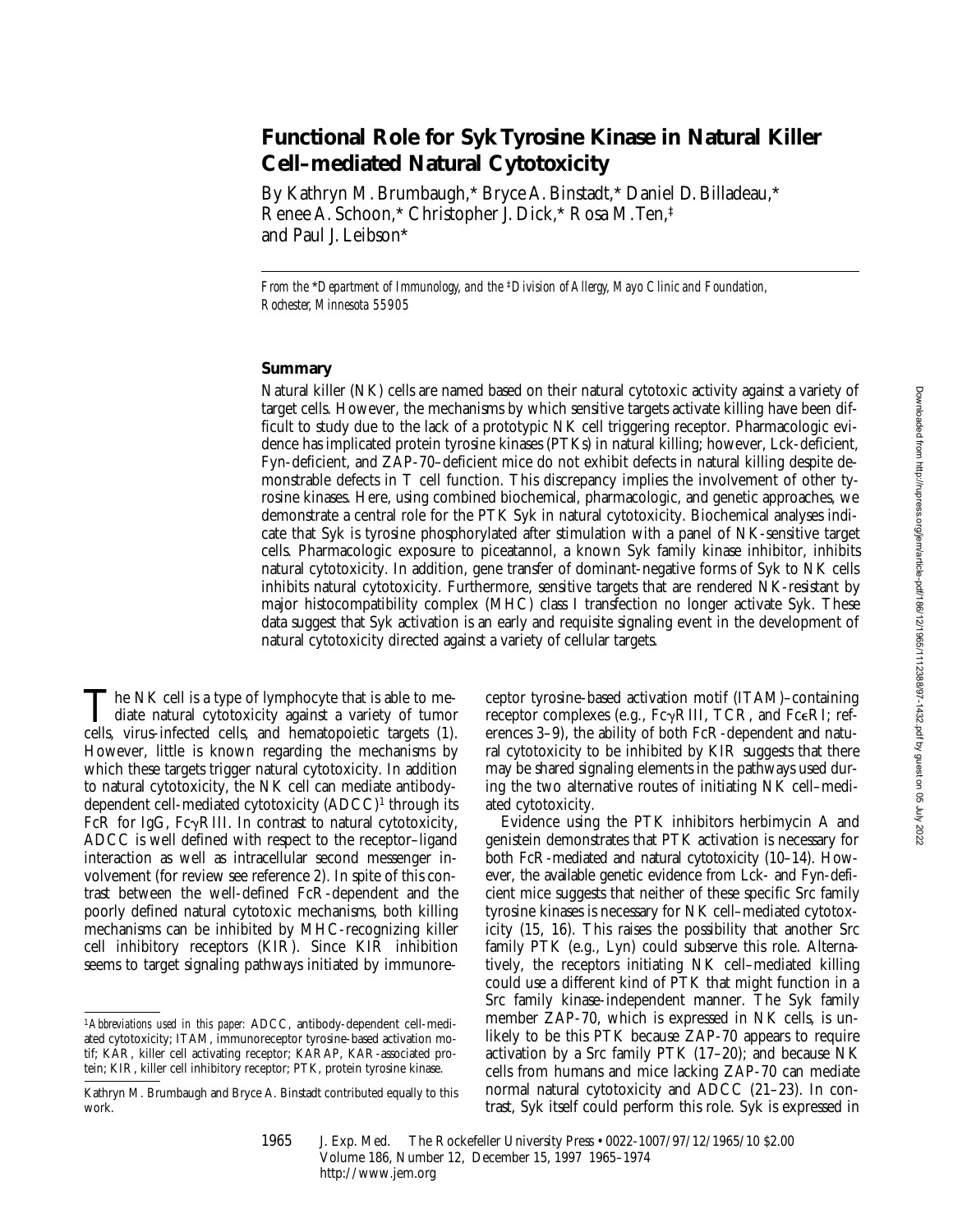NK cells (24) and evidence suggests that Syk is able to function in the absence of Src family kinases (18–20, 25). Although chimeric receptors containing the intracellular portion of ZAP-70 require cross-linking with Src family kinases such as Lck or Fyn to mediate cytotoxicity, chimeric receptors containing Syk can initiate killing in the absence of Src family PTK costimulation (18). In addition, Syk, but not ZAP-70, can induce the tyrosine phosphorylation of ITAM-containing receptor subunits in an Src family PTK-independent manner (19, 20, 25).

To test the hypothesis that the Syk tyrosine kinase is functionally involved in natural cytotoxicity, we first stimulated NK cells with a panel of sensitive targets and then characterized their intracellular signaling events. Although stimulation of NK cells with sensitive targets is known to induce increases in intracellular free  $Ca^{2+}$  and inositol phosphate release (26–30), more proximal specific signaling events have not been elucidated. In this study, we describe a rapid and reversible increase in the tyrosine phosphorylation of NK cell–derived Syk after target cell stimulation. In addition, either pharmacologic inhibition of Syk kinase activity or expression of dominant-negative, kinase-inactive Syk in NK cells inhibits natural killing. Finally, tumor cells that are made resistant to NK cell–mediated cytotoxicity by MHC class I transfection no longer activate Syk. Together these data emphasize the central contribution of the Syk tyrosine kinase to generation of natural cytotoxicity.

#### **Materials and Methods**

*Cells, Chemicals, and Abs.* The P815 cell line (murine mastocytoma) was obtained from American Type Culture Collection (Rockville, MD). The HLA class I–deficient C1R cell line (B-LCL) and its HLA-transfected derivatives were supplied by Peter Cresswell (Yale University, New Haven, CT). The HLA class I–deficient cell line 721.221 (B-LCL) was provided by Peter Parham (Stanford University, Palo Alto, CA). Human PBL were isolated from defibrinated blood by Ficoll-Hypaque density centrifugation. Human  $CD16+NK$  cell lines were isolated and characterized as previously described (29). All chemicals, unless otherwise noted, were obtained from Sigma Chemical Co. (St. Louis, MO). The 3G8 hybridoma (anti-Fc $\gamma$ RIII) was provided by Bice Perussia (Thomas Jefferson University, Philadelphia, PA; reference 31) and 3G8 mAb was purified by affinity chromatography over protein A agarose. The generation and characterization of rabbit antisera specific for ZAP-70 have been previously described (32). The 4D10 mAb specific for Syk was purchased from Santa Cruz Biotechnology (Santa Cruz, CA). The antiphosphotyrosine mAb 4G10 was purchased from Upstate Biotechnology Inc. (Lake Placid, NY).

*Cytotoxicity Assays.* The 51Cr-release assays measuring direct NK cell–mediated cytotoxicity were performed as previously described (29). For experiments evaluating the effects of piceatannol (Boehringer Mannheim, Indianapolis, IN), cloned human NK cells were pretreated with the indicated concentration of the drug for 15 min at 37 $^{\circ}$ C. Lytic units were calculated based on 20% cytotoxicity (33).

*Vaccinia Viruses.* ZAP-70K cDNA was excised from pcDNA3. KD.myc.Zap70 (provided by Lawrence E. Samelson, National Institutes of Health, Bethesda, MD; reference 34) with BamHI/

NotI, and blunt-ended with Klenow. The blunt-ended ZAP-70K fragment was inserted into the SmaI cloning site of the vector pSC11 and introduced into WR strain vaccina virus via homologous recombination. Recombinant vaccinia viruses encoding wild-type Syk, wild-type ZAP-70, SykT, and SykK as well as the pSC-65 vector were provided by Jean-Pierre Kinet and Andrew M. Scharenberg (Harvard Medical School, Boston, MA; references 35, 36). For infections, NK cells  $(2 \times 10^6 \text{ cells/ml})$  were incubated in serum-free RPMI 1640 for 1 h at  $37^{\circ}$ C at a multiplicity of infection of 20. Cells were then incubated for the remainder of the indicated infection time at 106 cells/ml in RPMI 1640 supplemented with 10% bovine calf serum.

*Whole Cell Lysates, Cell Stimulation, Immunoprecipitation, and Im*munoblot Analysis. For whole cell lysates,  $1.5 \times 10^6$  NK cells were lysed in buffer containing 10 mM Tris (pH 7.4), 50 mM NaCl, 5 mM EDTA, 50 mM NaF, 30 mM  $Na_4P_2O_7$ , and 1% Triton X-100 (pH 7.4). Protein levels were determined using the BCA Protein Assay (Pierce, Rockford, IL) and equal amounts of protein were resolved by SDS-PAGE. For cell stimulation, NK cells were resuspended at 108/ml and target cells were resuspended at  $5 \times 10^{7}$ /ml in RPMI 1640 supplemented with 0.5% BSA. 100  $\mu$ l of NK cells were mixed with 100  $\mu$ l of target cells (effector/target ratio of 2:1), pelleted at 5,000 rpm for 5 s, and then incubated at  $37^{\circ}$ C for the indicated time. For anti-FcR stimulation, NK cells were incubated at  $4^{\circ}$ C for 3 min with anti-Fc $\gamma$ R mAb (3G8; 10  $\mu$ g/ml). Washed cells were then mixed with goat anti–mouse IgG  $F(ab')$ , fragments (Organon Teknika-Cappel, Durham, NC), rapidly pelleted, and incubated for 1 min at  $37^{\circ}$ C. After stimulation, cells were lysed in buffer containing 20 mM Tris-HCl, 40 mM NaCl, 5 mM EDTA, 50 mM NaF, 30 mM  $Na_4P_2O_7$ , 0.1% BSA, 1 mM  $Na_3VO_4$ , 1 mM PMSF, 5  $\mu$ g/ ml aprotinin, 10  $\mu$ g/ml leupeptin, and 1% Triton X-100 (pH 7.4). Samples were centrifuged at 15,000 *g* for 5 min to remove insoluble material. Supernatants were subjected to immunoprecipitation with either rabbit antiserum specific for ZAP-70 bound to protein A–Sepharose beads or with anti-Syk mAb 4D10 bound to either protein A–Sepharose or goat anti–mouse IgG agarose beads. Immunoprecipitates were washed and bound proteins were eluted with 50  $\mu$ l of SDS-sample buffer. Proteins resolved by SDS-PAGE were electrophoretically transferred to Immobilon-P membranes (Millipore, Bedford, MA).

Tyrosine phosphorylated proteins and Syk expression were detected with the 4G10 and 4D10 mAbs, respectively, followed by sheep anti–mouse IgG coupled to horseradish peroxidase (Amersham International, Buckinghamshire, England). ZAP-70 expression was analyzed with ZAP-70–specific rabbit antisera and detected with protein A–horseradish peroxidase and the ECL detection system from Amersham.

*32P-labeling and Phosphoamino Acid Analysis.* NK cells were washed with phosphate-free RPMI 1640 medium supplemented with 4% bovine calf serum and 1% l-glutamine. Cells were labeled with 0.5 mCi of [32P]orthophosphate/ml for 3 h at 37°C at  $1.5 \times 10^7$ cells/ml in phosphate-free medium, washed twice, and then resuspended at  $10^8$  cells/ml, and  $100 \mu$ l of NK cells were used for stimulation. Target cells were also washed with phosphate-free media (not containing [32P]orthophosphate) before use for cell stimulation.

For phosphoamino acid analysis, portions of the membrane corresponding to Syk on the autoradiogram were cut and boiled in  $6$  N HCl for 1 h at 110 $^{\circ}$ C to elute the protein. Membrane fragments were rinsed twice with water and rinses were combined with eluate. Eluate plus rinse was dried in a speed-vac and resuspended in water/ethanol/methanol (10:5:1) before spotting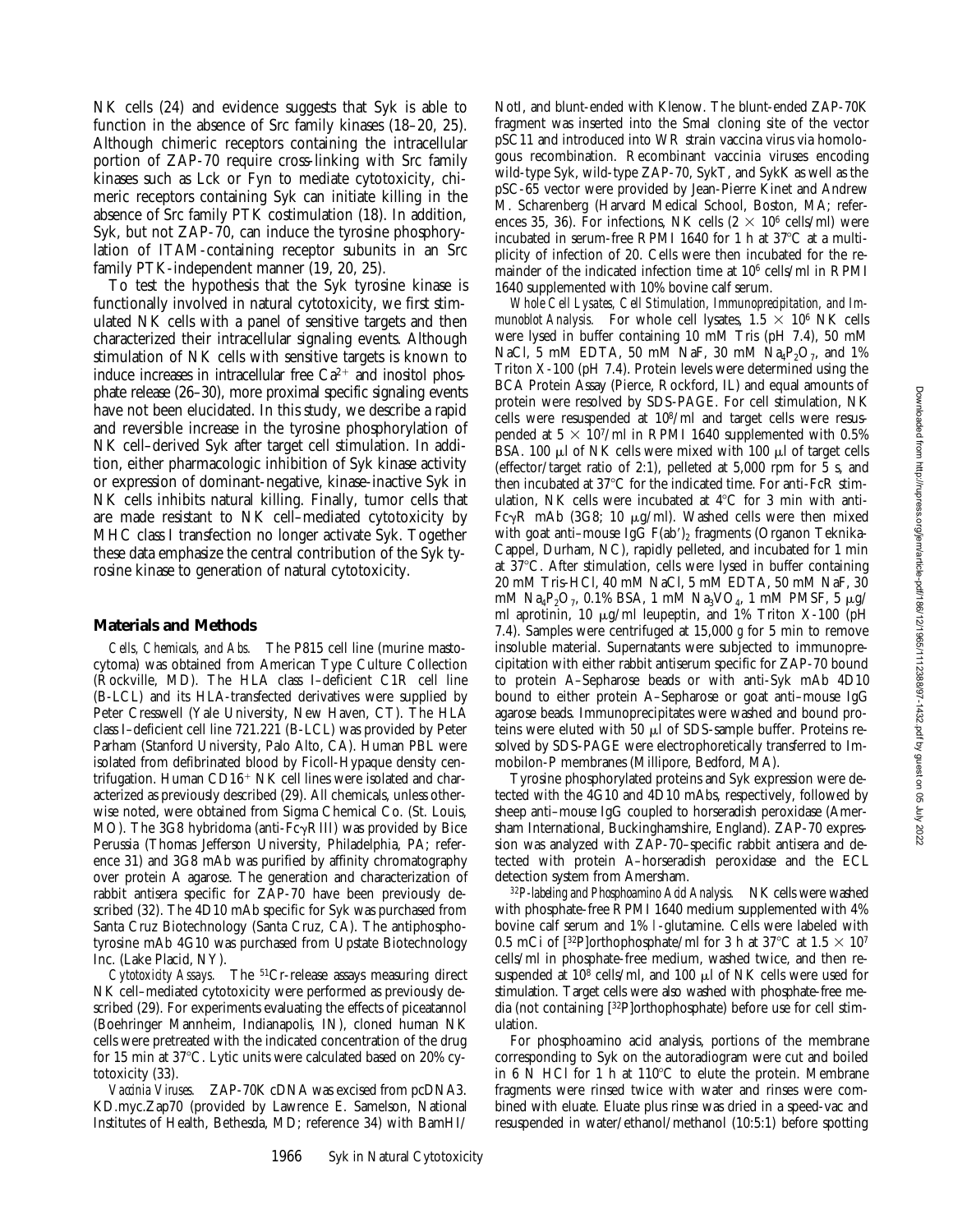

**Figure 1.** Tyrosine phosphorylation of Syk after stimulation of NK cells with targets. For each sample,  $10^7$  NK cells were mixed with  $5 \times 10^6$  cells of either (A) C1R, (B) 721.221, or (C) K562, pelleted, and incubated at 37°C for the indicated times. For anti-FcR stimulation, NK cells were incubated for 1 min with cross-linked anti-FcR mAb (3G8). Syk or ZAP-70 immunoprecipitates were resolved by SDS-PAGE, transferred to membrane, and probed sequentially with antiphosphotyrosine mAb (P-tyr), anti-Syk mAb (Syk), and anti-ZAP-70 antiserum (ZAP-70).

on thin-layer chromatography (TLC) plates. Two cycles were run in solvent ethanol/ammonium hydroxide/water (105:42:6) with phosphoamino acid standards. TLC plates were sprayed with 0.2% ninhydrin in ethanol before exposure to film.

## **Results**

*NK-sensitive Targets Induce Tyrosine Phosphorylation of NK Cell Syk.* Although PTK activation is an early and requisite event in the generation of natural cytotoxicity (10, 11), genetic evidence suggests that the PTKs Lck, Fyn, and ZAP-70 are not required (15, 16, 21–23). These observations prompted us to evaluate whether the tyrosine kinase Syk is important for natural cytotoxicity. We first determined whether Syk was tyrosine phosphorylated after stimulation of NK cells with sensitive targets since an increase in Syk tyrosine phosphorylation correlates with increased Syk activation. Human NK cell clones were incubated either with the MHC class I–deficient B lymphoblastoid targets C1R or 721.221 or with the prototypic human NK cell target K562. After various times of incubation, cells were lysed and Syk was immunoprecipitated. We observed an increase in Syk tyrosine phosphorylation after NK cells were stimulated with each of the panel of targets (Fig. 1, *A–C*). This increase in Syk tyrosine phosphorylation was a relatively early event, peaking at 5 min and declining to baseline by 60 min (Fig. 2). Since both Syk family members Syk and ZAP-70 are expressed in NK cells and activated downstream of the FcR (24, 32, 37), we questioned whether NK cell–derived ZAP-70 was also tyrosine phosphorylated after incubation with sensitive targets. ZAP-70 immunoprecipitates from target cell–stimulated lysates re-



**Figure 2.** Kinetics of Syk tyrosine phosphorylation after stimulation of NK cells with targets. For each sample, 107 NK cells were mixed with  $5 \times 10^6$ C1R target cells, pelleted, and incubated at  $37^{\circ}$ C for the indicated times. Syk immunoprecipitates were resolved by SDS-PAGE, transferred to membrane, and probed sequentially with antiphosphotyrosine mAb (P-Tyr) and anti-Syk mAb (Syk).

1967 Brumbaugh et al.

vealed no increase in the tyrosine phosphorylation of ZAP-70 after target cell contact (Fig. 1, *A–C*). This was not a defect in the ability of ZAP-70 to be phosphorylated in these NK cells since cross-linking with FcR-specific antibodies on the same cells results in an increase in ZAP-70 tyrosine phosphorylation (Fig. 1, *A–C*). Thus, it appears that Syk and not ZAP-70 is activated when this panel of targets is used to stimulate NK cells. Consistent with the observations that both Syk and ZAP-70 are tyrosine phosphorylated after FcR ligation (24, 32, 37), stimulation of NK cells with the 3G8 hybridoma, which expresses membrane-bound antibody to the FcR, resulted in an increase in both Syk and ZAP-70 tyrosine phosphorylation (Fig. 3). These data suggest that while FcR cross-linking can stimulate the tyrosine phosphorylation of Syk and ZAP-70, stimulation of NK cells with this panel of sensitive targets results in the phosphorylation of Syk without detectable ZAP-70 phosphorylation.

Although Syk activation has not been described in tumor cells undergoing cell death, we could not formally exclude the possibility that the endogenous Syk in the above panel of targets was undergoing tyrosine phosphorylation. To ensure that the observed increase in tyrosine phosphorylation was NK cell–derived Syk, NK cell clones were labeled with [32P]orthophosphate before cellular target stimulation. Indeed, Syk immunoprecipitates showed an increase in 32P



**Figure 3.** Anti-FcR–bearing hybridomas induce tyrosine phosphorylation of Syk and ZAP-70. NK cells were stimulated with the 3G8 hybridoma or cross-linked 3G8 mAb as in Fig. 2. Syk or ZAP-70 immunoprecipitates were resolved by SDS-PAGE, transferred to membrane, and probed with antiphosphotyrosine mAb (P-tyr) and either anti-Syk mAb or anti-ZAP-70 antiserum.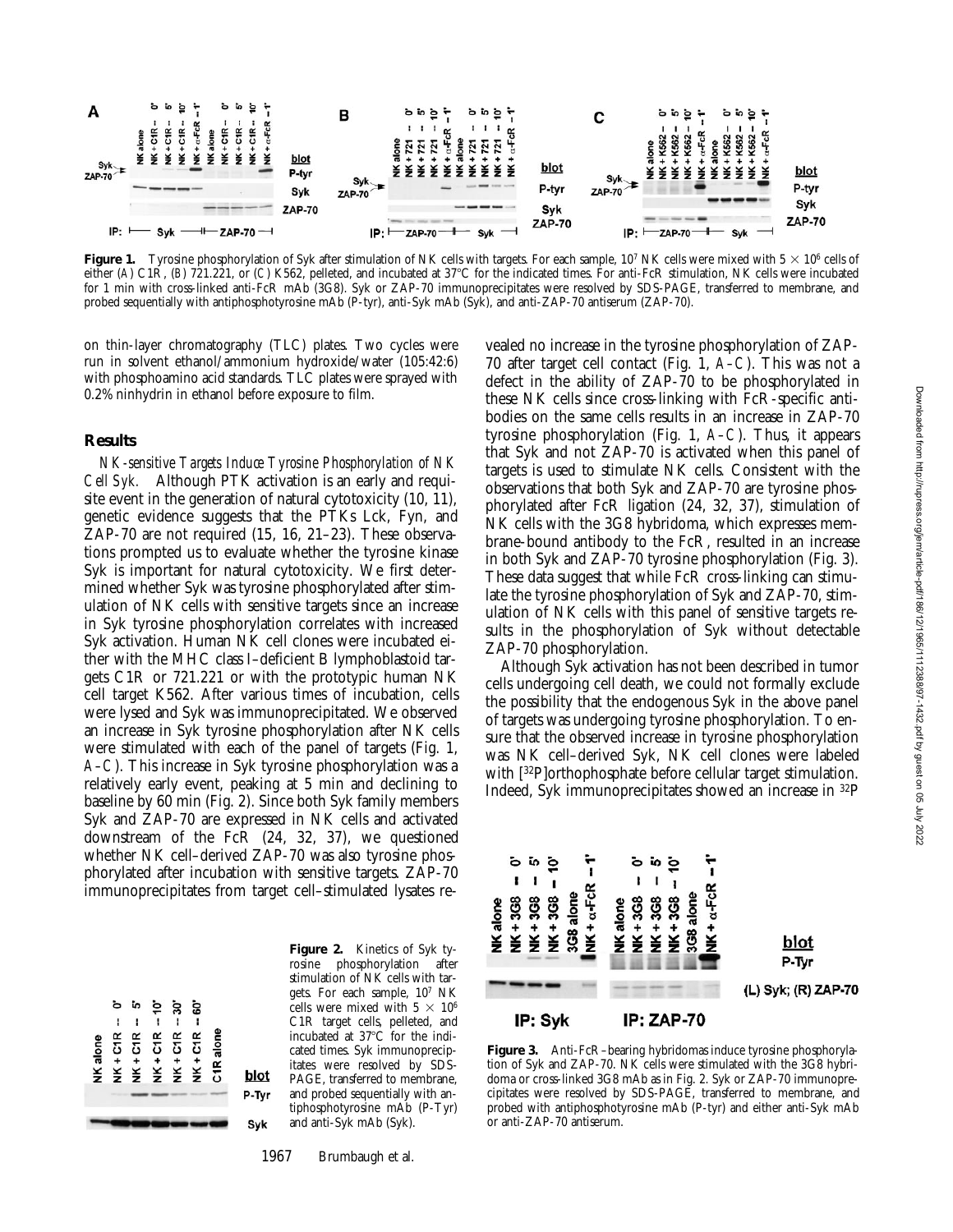

**Figure 4.** 32P incorporation into NK cell–derived Syk. 107 32P-labeled NK cells were mixed with  $5 \times 10^6$  cells of the indicated target (K562 or C1R), pelleted, and incubated at  $37^{\circ}$ C for the indicated times. Syk immunoprecipitates were resolved by SDS-PAGE, transferred to membrane, and exposed to x-ray film (Syk) followed by probing with antiphosphotyrosine mAb (P-tyr blot). cpm from phosphoamino acid analysis were: NK + K562  $-$  5': 2.3-fold increase in [32P]Tyr, 2-fold increase in  $[^{32}P]$ Ser; NK + K562 — 10': 1.5-fold increase in  $[^{32}P]$ Tyr, 1.5-fold increase in [32P]Ser; NK + C1R  $-$  5': 2.4-fold increase in [32P]Tyr, 1.6fold increase in  $[^{32}P]$ Ser; NK + C1R - 10': 5.4-fold increase in  $[32P]$ Tyr, 2.5-fold increase in  $[32P]$ Ser.

incorporation of a band at 72 kD after stimulation (Fig. 4). A phosphotyrosine blot overlays a 72-kD radiolabeled band on the autoradiogram. Phosphoaminoacid analysis of the 72-kD band illustrates that the increase in 32P incorporation is due to an increase in phosphotyrosine and phosphoserine (data not shown). These data support the conclusion that NK cell–derived Syk is tyrosine phosphorylated after stimulation with NK-sensitive tumor targets.

*Piceatannol Pretreatment Inhibits Natural Cytotoxicity.* Although the above data demonstrate biochemically that Syk is modified in NK cells after target cell stimulation, a functional requirement of Syk for cytotoxicity remained to be demonstrated. To assess whether Syk family tyrosine kinase activity is required for natural cytotoxicity, we used the PTK inhibitor piceatannol (38). Syk has previously been shown to be 10-fold more sensitive to piceatannol treatment than Lyn, an Src family member, in in vitro kinase assays (38). Pretreatment of NK cell clones with piceatannol inhibited natural cytotoxicity and FcR-initiated killing in a concentration-dependent fashion with half-maximal inhibition at a concentration of  $\sim$ 6  $\mu$ g/ml (Fig. 5). This 50% inhibitory concentration is consistent with the concentration that exhibits specific inhibition of Syk in vitro kinase activity. These results suggest that the tyrosine kinase activity of the Syk family is functionally required for natural cytotoxicity.

*Syk Overexpression Enhances Natural Cytotoxicity Whereas Kinase-inactive Syk Expression Inhibits Killing.* Although the data using piceatannol are consistent with a required role for Syk family PTK in the development of natural cytotoxicity, conclusions from pharmacologic approaches must be tempered by concerns regarding potential drug effects on other second messenger molecules. To further define a role for Syk in natural cytotoxicity, we took a genetic approach to express wild-type or kinase-inactive forms of Syk family



**Figure 5.** Piceatannol pretreatment inhibits NK cell– mediated cytotoxicity. NK cells were treated for 15 min at 37°C with the indicated concentration of piceatannol, washed, and then incubated for 4 h with either 51Cr-labeled K562 cells or 51Cr-labeled P815 cells coated with 0.15  $\mu$ g/ml of the anti-FcR

mAb 3G8. Data are expressed as percentage of inhibition of lytic U/106 cells calculated from NK cells incubated in vehicle alone.

members and to evaluate the effects on natural cytotoxicity. We used the vaccinia virus expression system to overexpress wild-type or kinase-inactive forms of the two Syk family members, Syk and ZAP-70, in NK cell clones. Two different Syk mutations were used. The SykT mutant, which has recently been shown to act as a dominant-negative in mast cells (35), is truncated at residue 395 so as to lack the kinase domain but contain the SH2 domains. The kinase-inactive SykK mutant has a point mutation at residue 395 (K to R) that is within the ATP-binding region of the kinase domain. Kinase inactive ZAP-70 (ZAP-70K) also has a K to R point mutation at residue 369 within the kinase domain. After a 4 h infection with virus containing the coding sequences either for wild-type Syk family PTK, mutant Syk family PTK, or the control vector, NK cell function was assessed in a  ${}^{51}Cr$ -release assay. Overexpression of wild-type Syk with vaccinia enhanced natural killing whereas wild-type ZAP-70 overexpression did not (Fig. 6). The kinase-inactive mutants of Syk (SykT, SykK) but not ZAP-70 (ZAP-70K) acted as dominant-negatives to inhibit natural killing (Fig. 6). Although the latter observation is consistent with the notion that ZAP-70 is not required for natural cytotoxicity, one cannot exclude the possibility that the inability of ZAP-70K to inhibit killing is due to insufficient expression of the transfected gene product. Therefore, we took a genetic approach to directly analyze this issue. Specifically, we derived NK cell clones from a patient with ZAP-70 deficiency (Fig. 7 *A*) and found that these clones mediated wild-type levels of natural killing (Fig. 7 *B*) as previously reported (21, 22). Taken together, the above results suggest a required role for Syk, but not ZAP-70, in natural killing. It should be emphasized that although our data indicate that ZAP-70 activity is not neces-



**Figure 6.** Kinase-inactive Syk inhibits the generation of natural cytotoxicity. NK cells were infected for 4 h either with vector control vaccinia (pSC-65) or recombinant vaccinia encoding wild-type Syk, wild-type ZAP-70, truncated Syk (SykT), kinase-inactive Syk (SykK), or kinase-inactive ZAP-70 (ZAP-70K). Infected cells were incubated for 4 h with 51Cr-labeled 721.221 cells. Data are expressed as lytic U/10<sup>6</sup> cells  $\pm$  one standard deviation.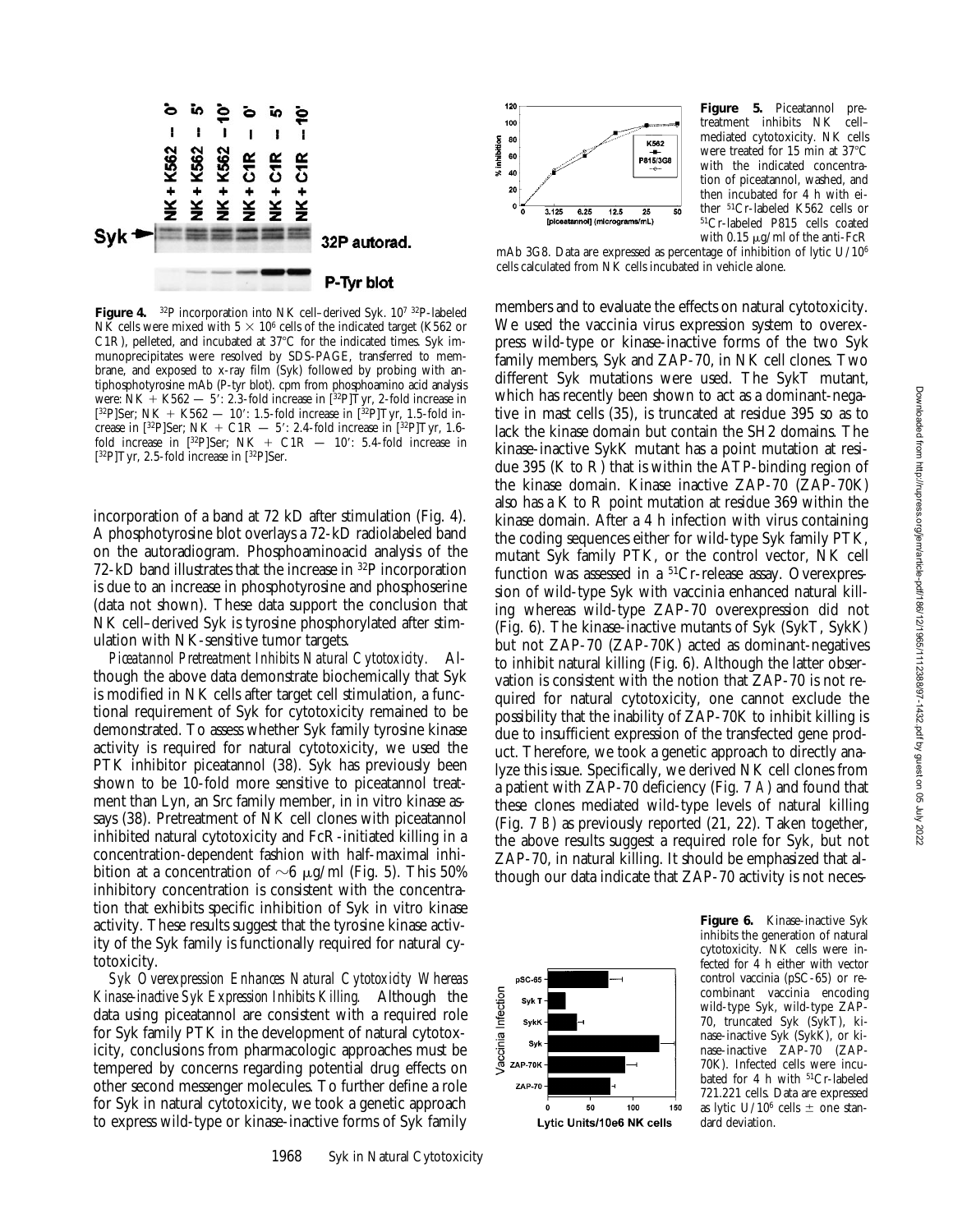

**Figure 7.** ZAP-70 is not required for natural cytotoxicity. (*A*) Whole cell lysates from normal and ZAP-70–deficient NK cells were resolved by SDS-PAGE, transferred to membrane, and probed with anti–ZAP-70 antisera (ZAP-70) or anti-Syk mAb (Syk). (*B*) Normal and ZAP-70–deficient NK cells were incubated for 4 h with 51Cr-labeled 721.221 cells.

sary for natural cytotoxicity, they do not exclude the possibility that under normal circumstances ZAP-70 may subserve some signaling role.

*NK-resistant Targets Fail to Induce Syk Tyrosine Phosphorylation.* Since our data suggest that Syk is functionally involved in the development of natural killing, it would follow that an NK-resistant target might not induce Syk tyrosine phosphorylation. Targets sensitive to NK lysis can be made resistant by transfection with an HLA class I molecule, provided the NK cell expresses a KIR specific for that class I (for review see reference 39). Since the parental target cell has only been altered by the addition of class I, we can use these cells to compare sensitive and resistant targets with the same triggering ligands. We compared NK-resistant, MHC class I–transfected C1R cells to the parental class I–deficient NK-sensitive C1R in their ability to induce Syk tyrosine phosphorylation. A  $DX9^+$  NK cell clone expressing the p70 immunoglobulin superfamily KIR specific for HLA-B27 (and related HLA-A and -B alleles) was stimulated with either C1R or C1R-B27 targets before lysing the cells and immunoprecipitating Syk. The sensitive C1R target stimulated an increase in Syk tyrosine phosphorylation, whereas stimulation with the resistant C1R-B27 did not result in a detectable change in Syk tyrosine phosphorylation (Fig. 8 *A*). This result was extended to include the CD94/ NKG2A/B inhibitory receptors of the C-type lectin superfamily. An NK cell clone expressing the CD94/NKG2A/B inhibitory receptor that can recognize HLA-B7 was stimulated with C1R or C1R-B7 targets before lysing and immunoprecipitating Syk. Again, the sensitive C1R target stimulated an increase in Syk tyrosine phosphorylation, whereas the resistant C1R-B7 target did not (Fig. 8 *B*). C1R-B27 and C1R-B7 have somewhat higher basal levels of tyrosine phosphorylated Syk than C1R (see B27 alone versus C1R alone, Fig. 8 *A*, B7 alone versus C1R alone, Fig. 8 *B*). However, increases in the tyrosine phosphorylation of NK cell–derived Syk were only seen after incubation with the NK-sensitive targets. These data suggest that the ability of a target to generate NK cell–mediated killing is associated with its capacity to stimulate Syk activation in NK cells.

#### **Discussion**

NK cells exhibit unprimed, natural cytotoxicity against many different targets (1). Here we examine the mechanisms by which NK cells generate cytotoxicity against a panel of tumor targets. We demonstrate that the PTK Syk plays a central role in NK cell–mediated cytotoxicity.

Mechanisms of natural cytotoxicity have been difficult to study due to the lack of defined triggering receptors. A number of candidate receptors have been described which can induce certain aspects of NK cell activation and/or cytotoxicity. Among these receptors are adhesion molecules such as the  $\beta_1$ - and  $\beta_2$ -integrins (40–44), and other receptors such as CD2 (45), CD69 (46), Lag-3 (47), DNAM-1 (48), KAR (4, 49–57), NK-TR (58), and NKR-P1 (59– 61). Antibodies to some of these receptors can enhance the killing of FcR-bearing resistant targets ("reverse ADCC") as well as stimulating the release of inositol phosphates and intracellular free  $Ca^{2+}$ . However, proving the direct involvement of such receptors in the natural killing of specific tumor targets has often been problematic. Given the number of NK cell receptors that are candidate triggering receptors and the broad range of sensitive target cells, the receptor–ligand interactions involved may be relatively specific for each effector–target combination. In addition to the mere presence or absence of triggering receptors on NK cells or triggering ligands on target cells, the distribution of these proteins in the cell membrane may be critical. Helander et al. (44) propose the  $\beta_2$ -integrin LFA-1 as a receptor able to trigger natural cytotoxicity by recognizing its redistributed ligand ICAM (intracellular adhesion molecule)-2 on diseased versus normal cells. Their results sug-



**Figure 8.** MHC class I–bearing, NK-resistant targets do not stimulate an increase in Syk tyrosine phosphorylation. 107 NK cells were mixed with  $5 \times 10^6$  cells of (*A*) C1R or C1R-B27, or (*B*) C1R or C1R-B7. The reaction mixtures were pelleted and incubated at  $37^{\circ}$ C for the indicated times. Syk immunoprecipitates were resolved by SDS-PAGE, transferred to membrane, and probed with antiphosphotyrosine mAb (P-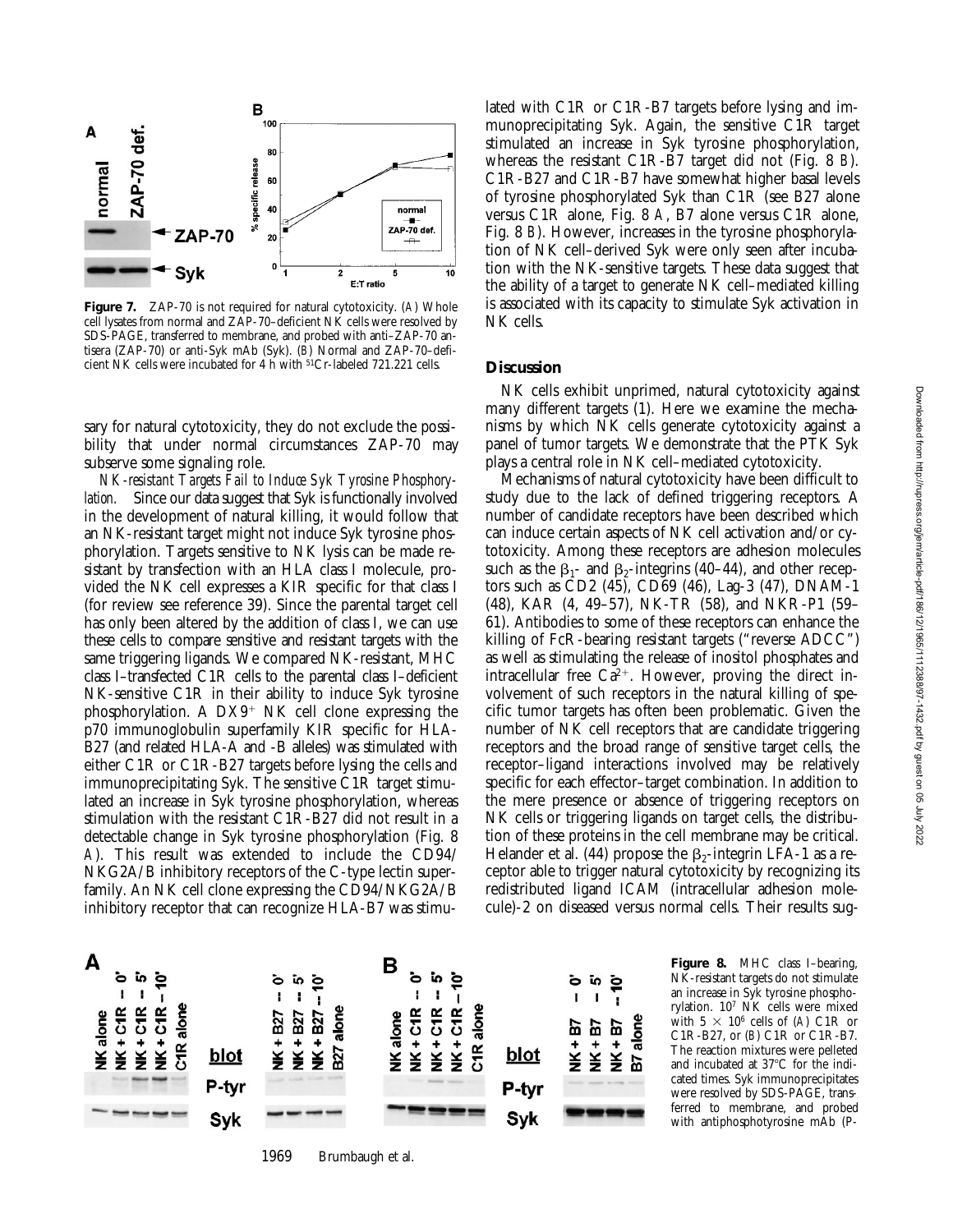gest that when ICAM-2 is concentrated on the target cell membrane, LFA-1 can participate in triggering cytotoxicity. Given the potential heterogeneity in triggering receptors required for natural cytotoxicity and the possibility that ligand distribution on the target cell may be involved, we used a panel of NK-sensitive tumor targets to stimulate NK cell clones rather than isolating receptor–ligand interactions to examine the molecular mechanisms involved in natural killing. Indeed, our data suggest that for this panel of targets, the Syk tyrosine kinase plays a common regulatory role in the generation of natural cytotoxicity.

The molecular mechanisms by which Syk is activated during natural cytotoxicity are unknown. In contrast to the poorly defined receptor–ligand interactions involved in natural cytotoxicity, FcR-initiated killing has a well-defined receptor and signaling pathway.  $Fc\gamma RIII$  consists of a ligandbinding  $\alpha$  chain noncovalently associated with homo- or heterodimers of the CD3- $\zeta$  and FceRI $\gamma$  chains (62–65). The  $\zeta$  and  $\gamma$  chains contain ITAMs that are thought to serve as substrates for Src family PTK (for reviews see references 66 and 67). Once these ITAMs are phosphorylated by Src family PTK, Syk family PTKs can bind to the ITAM via their SH2 domains and activate downstream pathways.  $Fc\gamma$ RIII can induce tyrosine phosphorylation and activation of both Syk and ZAP-70 (24, 32, 37) but, similar to natural cytotoxicity, expression of dominantnegative, kinase-inactive forms of Syk but not ZAP-70 inhibit FcR-initiated killing (data not shown). This suggests that although Syk and ZAP-70 are activated after FcR cross-linking, ZAP-70 is not required for FcR-mediated cytotoxicity. These results are consistent with results from ZAP-70–deficient humans and mice showing no defects in natural cytotoxicity or ADCC (21–23).

Since our data suggest that Syk is a common signaling element used by FcR-initiated killing and natural cytotoxicity and since Syk family kinases are thought to dock to ITAM-containing molecules, this raises the possibility that ITAM-containing receptor complexes might be involved in natural cytotoxicity. The known ITAM-containing subunits expressed in NK cells,  $\zeta$  and  $\gamma$ , do not appear to subserve this role in initiating natural cytotoxicity since NK cells from animals lacking these genes mediate normal natural killing (68–70). Killer cell activating receptors (KARs), variants of the KIRs that lack the cytoplasmic inhibitory motif required to bind the phosphatase SHP-1, have the capability to initiate NK cell–mediated killing (4, 49–57). Recent data suggest that KARs coprecipitate proteins with molecular weights of  $\sim$ 12–16 kD (KAR-associated proteins or KARAPs) that are not  $\zeta$  or  $\gamma$  (71). Although the molecular identities of these molecules are unknown, twodimensional gel analysis suggests that, similar to  $\zeta$  and  $\gamma$ , they may be expressed as disulfide-linked dimers. Expression of KARAPs appears to correlate with the ability of KARs to activate granule release, since cross-linking KAR on NK cells, which express KARAP, can trigger cytotoxicity while cross-linking KAR-transfected rat basophilic leukemia cells, which do not express detectable KARAP, does not induce granule release (71). Molecular cloning of the

KARAP protein will be needed to determine if these are indeed additional ITAM-containing subunits that are shared by other triggering–receptor complexes.

Our data clearly suggest that Syk and ZAP-70 are not functionally redundant in the generation of natural cytotoxicity. This observation is consistent with reports demonstrating different activation requirements for each of the Syk family members. In vitro studies using peptides containing phosphorylated ITAMs from the Fc $\epsilon$ RI  $\gamma$  chain suggest that these peptides can activate Syk kinase activity (72, 73), whereas ZAP-70 kinase activity is only activated upon binding a dimeric form of phosphorylated  $\zeta$  (74) rather than peptide fragments (75, 76). In vivo studies in COS cells suggest that ZAP-70 is only phosphorylated upon the addition of Lck or Fyn (17), whereas Syk is phosphorylated when transfected alone (77, 78). The intrinsic enzymatic activities of Syk and ZAP-70 also differ when expressed in COS cells (79). Syk autophosphorylation and catalytic activity toward the exogenous substrate erythrocyte band 3 was  $\sim$ 100-fold greater than that of ZAP-70. Further studies in COS cells expressing chimeric receptors which cytoplasmically express  $Fc \in RI$ <sub>y</sub> chain coexpressed with Syk or ZAP-70 showed that the chimeric  $\gamma$  plus Syk led to  $\gamma$  phosphorylation and Syk kinase activity while  $\gamma$ plus ZAP-70 induced neither  $\gamma$  phosphorylation nor ZAP-70 activation (20).

The final outcome of an NK cell interacting with a target cell is determined by the balance of positive and negative signals transmitted. Positive signals generated during natural cytotoxicity include activation of PTKs and increases in inositol phosphate and intracellular free  $Ca^{2+}$  release. Negative signals are derived, at least in part, from the protein-tyrosine phosphatase (PTPase) SHP-1 that is associated with MHC–recognizing KIR (5, 8, 80–82). Although it appears the overall balance of positive and negative signals generated determines the outcome of an NK cell interacting with a target cell, our data suggest that the two pathways may directly interact. KIR may preempt the initiation of a positive signal by acting on the activating receptor complex or its most proximal signaling molecules. Since Syk activation is central to the generation of both natural cytotoxicity and ADCC, SHP-1–mediated dephosphorylation of Syk could inhibit cellular activation. Alternatively, SHP-1 may act by inactivating a kinase that may phosphorylate and activate Syk. Recent data suggest that Syk may be activated by an Src kinase–initiated activation loop in which, once a small amount of Syk is phosphorylated, it can activate other Syk molecules to allow rapid Syk activation (36). Another potential SHP-1 target is the ITAM-containing receptor protein that upon phosphorylation docks Syk family molecules to the receptor complex. SHP-1 targeting any of these activation steps could inhibit the Syk tyrosine kinase by either preventing the association of Syk with the receptor complex or by preventing its full activation. Valiante et al. (83) have suggested that KIR-associated SHP-1 inhibits NK cell–mediated natural killing by dephosphorylating such downstream targets as the phospholipase C (PLC)- $\gamma$ -adaptor protein pp36, thereby pre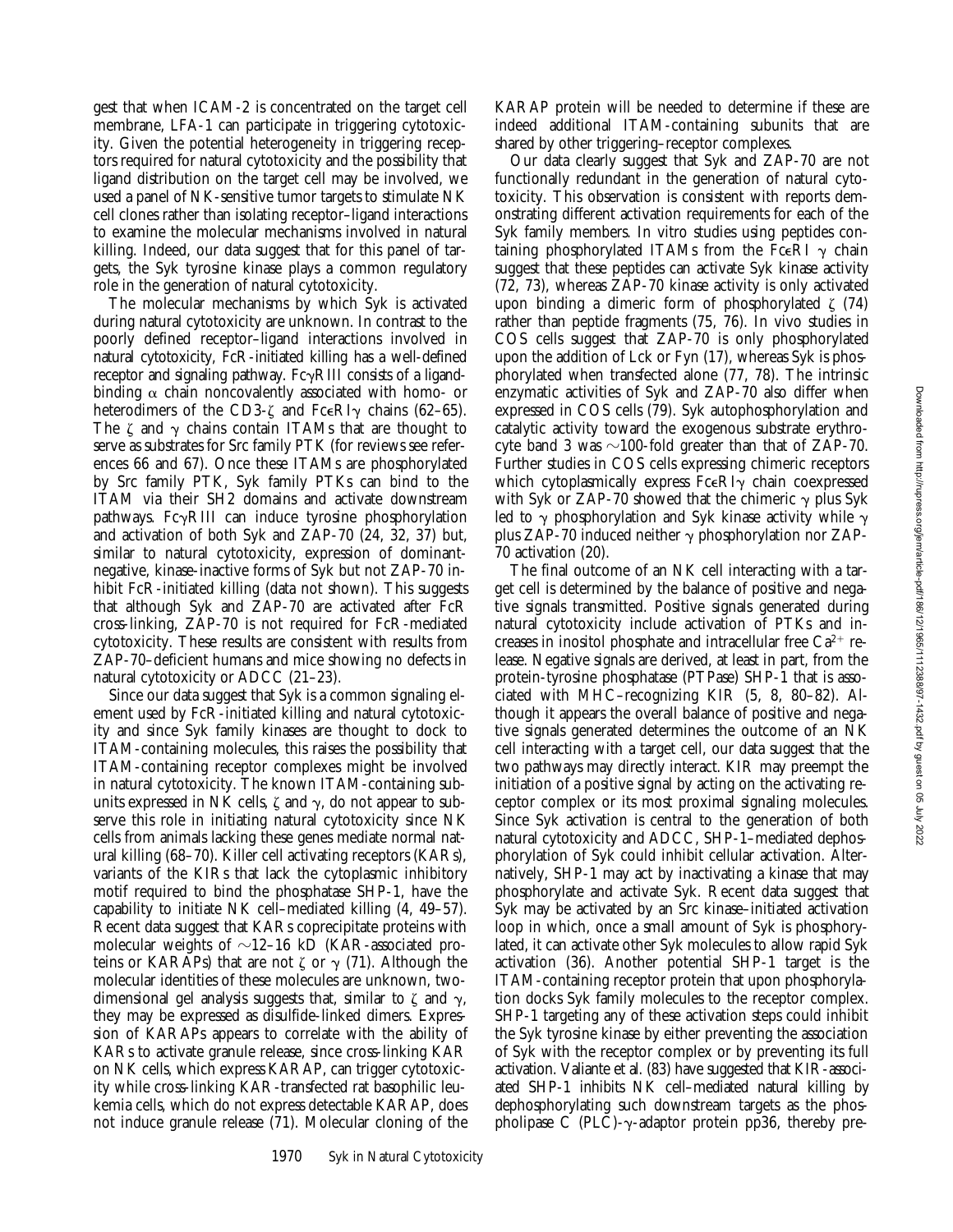venting PLC- $\gamma$  association and activation. Our results here, together with previous data from our lab (4,5), suggest that inhibition may occur at a more proximal step in activation. If inhibition of Syk activation, a proximal step in the generation of natural cytotoxicity and ADCC, is the target for KIR inhibition, then this supports a role for Syk as a common second messenger in use during many forms of cytotoxicity.

The authors wish to thank Jean-Pierre Kinet and Andrew M. Scharenberg for generously providing the pSC-65, Syk, ZAP-70, SykT, and SykK recombinant vaccinia viruses, and Theresa Lee for her skillful assistance with the preparation of the manuscript.

This research was supported by the Mayo Foundation and by grant CA-47752 from the National Institutes of Health.

Address correspondence to Dr. Paul J. Leibson, Department of Immunology, Mayo Clinic and Foundation, Rochester, MN 55905. Phone: 507-284-4563; FAX: 507-284-1637; E-mail: leibson.paul@mayo.edu

*Received for publication 7 August 1997 and in revised form 9 October 1997.*

#### **References**

- 1. Trinchieri, G. 1989. Biology of natural killer cells. *Adv. Immunol.* 47:187–376.
- 2. Leibson, P.J. 1997. Signal transduction during natural killer cell activation: inside the mind of a killer. *Immunity.* 6:655– 661.
- 3. Vitale, M., S. Sivori, D. Pende, L. Moretta, and A. Moretta. 1995. Coexpression of two functionally independent p58 inhibitory receptors in human natural killer cell clones results in the inability to kill all normal allogeneic target cells. *Proc. Natl. Acad. Sci. USA.* 92:3536–3540.
- 4. Brumbaugh, K.M., J.J. Pérez-Villar, C.J. Dick, R.A. Schoon, M. López-Botet, and P.J. Leibson. 1996. Clonotypic differences in signaling from CD94 (kp43) on NK cells lead to divergent cellular responses. *J. Immunol.* 157:2804–2812.
- 5. Binstadt, B.A., K.M. Brumbaugh, C.J. Dick, A.M. Scharenberg, B.L. Williams, M. Colonna, L.L. Lanier, J.-P. Kinet, R.T. Abraham, and P.J. Leibson. 1996. Sequential involvement of Lck and SHP-1 with MHC-recognizing receptors on NK cells inhibits FcR-initiated tyrosine kinase activation. *Immunity.* 5:629–638.
- 6. Ferrini, S., A. Cambiaggi, R. Meazza, S. Sforzini, S. Marciano, M.C. Mingari, and L. Moretta. 1994. T cell clones expressing the natural killer cell–related p58 receptor molecule display heterogeneity in phenotypic properties and p58 function. *Eur. J. Immunol.* 24:2294–2298.
- 7. Phillips, J.H., J.E. Gumperz, P. Parham, and L.L. Lanier. 1995. Superantigen-dependent, cell-mediated cytotoxicity inhibited by MHC class I receptors on T lymphocytes. *Science.* 268:403–405.
- 8. Fry, A.M., L.L. Lanier, and A. Weiss. 1996. Phosphotyrosines in the killer cell inhibitory receptor motif of NKB1 are required for negative signaling and for association with protein tyrosine phosphatase 1C. *J. Exp. Med.* 184:295–300.
- 9. Bléry, M., J. Delon, A. Trautmann, A. Cambiaggi, L. Olcese, R. Biassoni, L. Moretta, P. Chavrier, A. Moretta, M. Daëron, and E. Vivier. Reconstituted killer cell inhibitory receptors for major histocompatibility complex class I molecules control mast cell activation induced via immunoreceptor tyrosine-based activation motifs. *J. Biol. Chem.* 272:8989– 8996.
- 10. Einspahr, K.J., R.T. Abraham, B.A. Binstadt, Y. Uehara, and

P.J. Leibson. 1991. Tyrosine phosphorylation provides an early and requisite signal for the activation of natural killer cell cytotoxic function. *Proc. Natl. Acad. Sci. USA.* 88:62–69.

- 11. O'Shea, J.J., D.W. McVicar, D.B. Kurhns, and J.R. Ortaldo. 1992. A role for protein tyrosine kinase activity in natural cytotoxicity as well as antibody-dependent cellular cytotoxicity. Effects of herbimycin A. *J. Immunol.* 148:2497–2502.
- 12. Vivier, E., P. Morin, C. O'Brien, B. Druker, S.F. Schlossman, and P. Anderson. 1991. Tyrosine phosphorylation of the Fc $\gamma$ RIII(CD16):  $\zeta$  complex in human natural killer cells. Induction by antibody-dependent cytotoxicity but not by natural killing. *J. Immunol.* 146:206–210.
- 13. O'Shea, J.J., A.M. Weissman, I.C.S. Kennedy, and J.R. Ortaldo. 1991. Engagement of the natural killer cell IgG Fc receptor results in tyrosine phosphorylation of the z chain. *Proc. Natl. Acad. Sci. USA.* 88:350–354.
- 14. Ting, A.T., K.J. Einspahr, R.T. Abraham, and P.J. Leibson. 1991. Fc $\gamma$  receptor signal transduction in natural killer cells. Coupling to phospholipase C via a G protein–independent, but tyrosine kinase–dependent pathway. *J. Immunol.* 147: 3122–3127.
- 15. Wen, T., L. Zhang, S.K.P. Kung, T.J. Molina, R.G. Miller, and T.W. Mak. 1995. Allo-skin graft rejection, tumor rejection and natural killer activity in mice lacking p56<sup>lck</sup>. *Eur. J. Immunol.* 25:3155–3159.
- 16. van Oers, N. S. C., B. Lowin-Kropf, D. Finlay, K. Connolly, and A. Weiss. 1996.  $\alpha\beta$  T cell development is abolished in mice lacking both Lck and Fyn protein tyrosine kinases. *Immunity.* 5:429–436.
- 17. Chan, A.C., M. Iwashima, C.W. Turck, and A. Weiss. 1992. ZAP-70: a 70 kd protein-tyrosine kinase that associates with the TCR z chain. *Cell.* 71:649–662.
- 18. Kolanus, W., C. Romeo, and B. Seed. 1993. T cell activation by clustered tyrosine kinases. *Cell.* 74:171–183.
- 19. Chu, D.H., H. Spits., J.-F. Peyron, R.B. Rowley, J.B. Bolen, and A. Weiss. 1996. The Syk protein tyrosine kinase can function independently of CD45 or Lck in T cell antigen receptor signaling. *EMBO (Eur. Mol. Biol. Organ.) J.* 15: 6251–6261.
- 20. Zoller, K.E., E.A. MacNeil, and J.S. Brugge. 1997. Protein tyrosine kinases Syk and ZAP-70 display distinct require-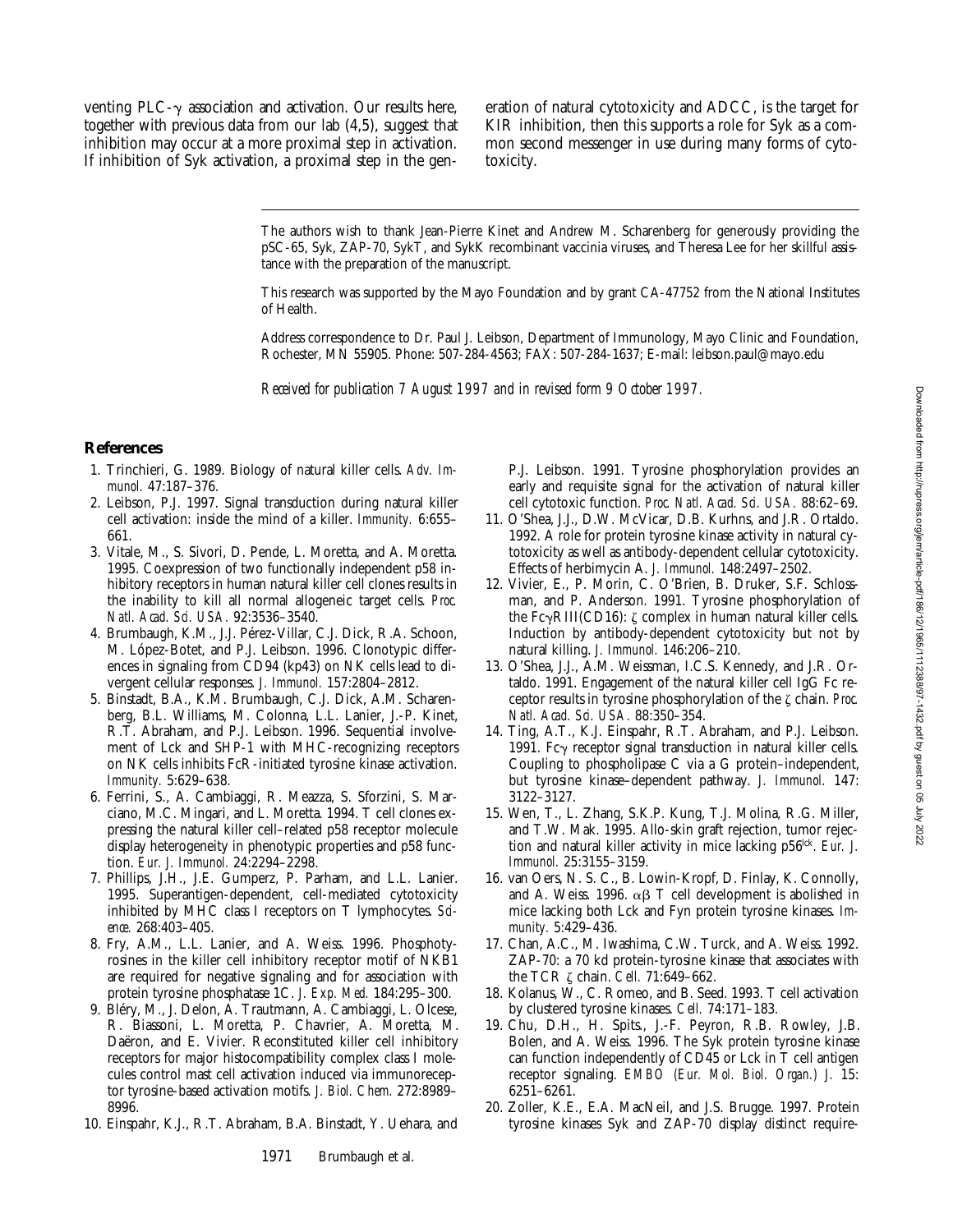ments for Src family kinases in immune response receptor signal transduction. *J. Immunol.* 158:1650–1659.

- 21. Elder, M.E., D. Lin, J. Clever, A.C. Chan, T.J. Hope, A. Weiss, and T.G. Parslow. 1994. Human severe combined immunodeficiency due to a defect in ZAP-70, a T cell tyrosine kinase. *Science.* 264:1596–1599.
- 22. Chan, A.C., T.A. Kadlecek, M.E. Elder, A.H. Filipovich, W.-L. Kuo, M. Iwashima, T.G. Parslow, and A. Weiss. 1994. ZAP-70 deficiency in an autosomal recessive form of severe combined immunodeficiency. *Science.* 264:1599–1601.
- 23. Negishi, I., N. Motoyama, K.-I. Nakayama, K. Nakayama, S. Senju, S. Hatakeyama, Q. Zhang, A.C. Chan, and D.Y. Loh. 1995. Essential role for ZAP-70 in both positive and negative selection of thymocytes. *Nature.* 376:435–438.
- 24. Stahls, A., G.E. Liwszyc, C. Couture, T. Mustelin, and L.C. Andersson. 1994. Triggering of human natural killer cells through CD16 induces tyrosine phosphorylation of the p72syk kinase. *Eur. J. Immunol.* 24:2491–2496.
- 25. Pao, L.I., and J.C. Cambier. 1997. Syk, but not Lyn, recruitment to B cell antigen receptor and activation following stimulation of CD45<sup>-</sup> B cells. *J. Immunol.* 158:2663-2669.
- 26. Gerrard, J.M., E. Hildes, E.A. Atkinson, and A.H. Greenberg. 1987. Activation of inositol cycle in large granular lymphocyte leukemia RNK following contact with an NK-sensitive tumor. *Adv. Prostaglandin Thromboxane Leukotriene Res.* 17:573–576.
- 27. Steele, T.A., and Z. Brahmi. 1988. Phosphatidylinositol metabolism accompanies early activation events in tumor target cell–stimulated human natural killer cells. *Cell. Immunol.* 112: 402–413.
- 28. Chow, S.C., J. Ng, C. Nordstedt, B.B. Fredholm, and M. Jondal. 1988. Phosphoinositide breakdown and evidence for protein kinase C involvement during human NK killing. *Cell. Immunol.* 114:96–103.
- 29. Windebank, K.P., R.T. Abraham, G. Powis, R.A. Olsen, T.J. Barna, and P.J. Leibson. 1988. Signal transduction during human natural killer cell activation: Inositol phosphate generation and regulation by cyclic AMP. *J. Immunol.* 141:3951– 3957.
- 30. Stahls, A.K., and O. Carpen. 1989. Generation of inositol phosphates during triggering of cytotoxicity in human natural killer and lymphokine-activated killer cells. *Scand. J. Immunol.* 29:211–216.
- 31. Perussia, B., and G. Trinchieri. 1984. Antibody 3G8, specific for the human neutrophil Fc receptor, reacts with natural killer cells. *J. Immunol.* 132:1410–1415.
- 32. Ting, A.T., C.J. Dick, R.A. Schoon, L.M. Karnitz, R.T. Abraham, and P.J. Leibson. 1995. Interaction between lck and syk family tyrosine kinases in  $Fc\gamma$  receptor–initiated activation of natural killer cells. *J. Biol. Chem.* 270:16415–16421.
- 33. Pross, H.F., D. Callewaert, and P. Rubin. 1986. Assays for NK cell cytotoxicity—their values and pitfalls. *In* Immunobiology of Natural Killer Cells, Volume I. E. Lotzová and R.B. Herberman, editors. CRC Press, Inc., Boca Raton, FL. pp.  $2 - 20$
- 34. Wange, R.L., R. Guitian, N. Isakov, J.D. Watts, R. Aebersold, and L.E. Samelson. 1995. Activating and inhibitory mutations in adjacent tyrosines in the kinase domain of ZAP-70. *J. Biol. Chem.* 270:18730–18733.
- 35. Scharenberg, A.M., S. Lin, B. Cuenod, H. Yamamura, and J.P. Kinet. 1995. Reconstitution of interactions between tyrosine kinases and the high affinity IgE receptor which are controlled by receptor clustering. *EMBO (Eur. Mol. Biol. Or-*

*gan.) J.* 14:3385–3394.

- 36. El-Hillal, O., T. Kurosaki, H. Yamamura, J.-P. Kinet, and A.M. Scharenberg. 1997. Syk kinase activation by a src kinase-initiated activation loop phosphorylation chain reaction. *Proc. Natl. Acad. Sci. USA.* 94:1919–1924.
- 37. Vivier, E., A.J. da Silva, M. Ackerly, H. Levine, C.E. Rudd, and P. Anderson. 1993. Association of a 70-kDa tyrosine phosphoprotein with the CD16: $\zeta: \gamma$  complex expressed in human natural killer cells. *Eur. J. Immunol.* 23:1872–1876.
- 38. Oliver, J.M., D.L. Burg, B.S. Wilson, J.L. McLaughlin, and R.L. Geahlen. 1994. Inhibition of mast cell FceR1-mediated signaling and effector function by the Syk-selective inhibitor, Piceatannol. *J. Biol. Chem.* 269:29697–29703.
- 39. Parham, P., editor. 1997. NK Cells, MHC Class I Antigens and Missing Self. *Immunol. Rev.* 155:5–221.
- 40. Gismondi, A., M. Milella, G. Palmieri, M. Piccoli, F. Frati, and A. Santoni. 1995. Stimulation of protein tyrosine phosphorylation by interaction of NK cells with fibronectin via  $\alpha$ 4 $\beta$ 1 and  $\alpha$ 5 $\beta$ 1. *J. Immunol.* 154:3128-3137.
- 41. Rabinowich, H., W.-C. Lin, M. Manciulea, R.B. Herberman, and T.L. Whiteside. 1995. Induction of protein tyrosine phosphorylation in human natural killer cells by triggering via  $\alpha$ 4 $\beta$ 1 or  $\alpha$ 5 $\beta$ 1 integrins. *Blood.* 85:1858–1864.
- 42. Schmidt, R.E., G. Bartley, H. Levine, S.F. Schlossman, and J. Ritz. 1985. Functional characterization of LFA-1 antigens in the interaction of human NK clones and target cells. *J. Immunol.* 135:1020–1025.
- 43. Timonen, T., M. Patarroyo, and C.G. Gahmberg. 1988. Cd11a-c/CD18 and GP84 (LB-2) adhesion molecules on human large granular lymphocytes and their participation in natural killing. *J. Immunol.* 141:1041–1046.
- 44. Helander, T.S., O. Carpen, O. Turunen, P.E. Kovanen, A. Vaheri, and T. Timonen. 1996. ICAM-2 redistributed by ezrin as a target for killer cells. *Nature.* 382:265–268.
- 45. Siliciano, R.F., J.C. Pratt, R.E. Schmidt, J. Ritz, and E.L. Reinherz. 1985. Activation of cytolytic T lymphocyte and natural killer cell function through the T11 sheep erythrocyte binding protein. *Nature.* 317:428–430.
- 46. Moretta, A., A. Poggi, D. Pende, G. Tripodi, A.M. Orengo, N. Pella, R. Augagliaro, C. Bottino, E. Ciccone, and L. Moretta. 1991. CD69 mediated pathway of lymphocyte activation: anti-CD69 monoclonal antibodies trigger the cytolytic activity of different lymphoid effector cells with the exception of cytolytic T lymphocytes expressing T cell receptor a/b. *J. Exp. Med.* 174:1393–1398.
- 47. Miyazaki, T., A. Dierich, C. Benoist, and D. Mathis. 1996. Independent modes of natural killing distinguished in mice lacking Lag3. *Science.* 272:405–408.
- 48. Shibuya, A., D. Campbell, C. Hannum, H. Yssel, K. Franz-Bacon, T. McClanahan, T. Kitamura, J. Nicholl, G.R. Sutherland, L.L. Lanier, and J.H. Phillips. 1996. DNAM-1, a novel adhesion molecule involved in the cytolytic function of T lymphocytes. *Immunity.* 4:573–581.
- 49. Mason, L.H., H. Yagita, and J.R. Ortaldo. 1994. LGL-1: a potential triggering molecule on murine NK cells. *J. Leukocyte Biol.* 55:362–370.
- 50. Moretta, A., S. Sivori, M. Vitale, D. Pende, L. Morelli, R. Augugliaro, C. Bottino, and L. Moretta. 1995. Existence of both inhibitory (p58) and activatory (p50) receptors for HLA-C molecules in human natural killer cells. *J. Exp. Med.* 182:875–884.
- 51. Pérez-Villar, J.J., I. Melero, A. Rodriguez, M. Carretero, J. Aramburu, S. Sivori, A.M. Orengo, A. Moretta, and M. Ló-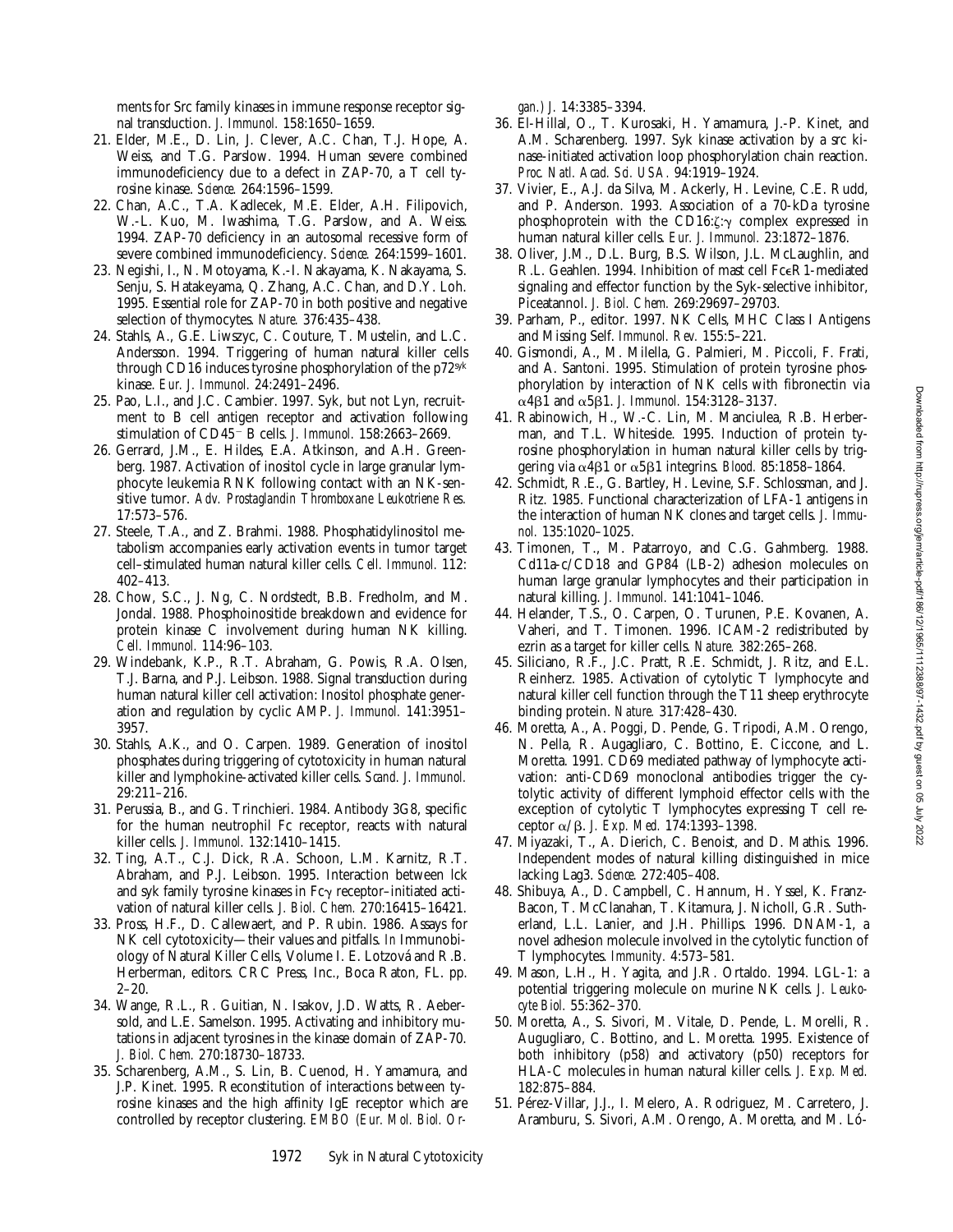pez-Botet. 1995. Functional ambivalence of the Kp43 (CD94) NK cell–associated surface antigen. *J. Immunol.* 154: 5779–5788.

- 52. Biassoni, R., C. Cantoni, M. Falco, S. Verdiani, C., Bottino, M. Vitale, R. Conte, A. Poggi, A. Moretta, and L. Moretta. 1996. The human leukocyte antigen (HLA)-C–specific "activatory" or "inhibitory" natural killer cell receptors display highly homologous extracellular domains but differ in their transmembrane and intracytoplasmic portions. *J. Exp. Med.* 183:645–650.
- 53. Bottino, C., S. Sivori, M. Vitale, C. Cantoni, M. Falco, D. Pende, L. Morelli, R. Augugliaro, G. Semenzato, R. Biassoni, et al. 1996. A novel surface molecule homologous to the p58/p50 family of receptors is selectively expressed on a subset of human natural killer cells and induces both triggering of cell functions and proliferation. *Eur. J. Immunol.* 26: 1816–1824.
- 54. Mandelboim, O., D.M. Davis, H.T. Reyburn, M. Vales-Gomez, E.G. Sheu, L. Pazmany, and J.L. Strominger. 1996. Enhancement of class II–restricted T cell responses by costimulatory NK receptors for class I MHC proteins. *Science.* 274:2097– 2100.
- 55. Mason, L.H., S.K. Anderson, W.M. Yokoyama, H.R.C. Smith, R. Winkler-Pickett, and J.R. Ortaldo. 1996. The Ly-49D receptor activates murine natural killer cells. *J. Exp. Med.* 184:2119–2128.
- 56. Carretero, M., C. Cantoni, T. Bellon, C. Bottino, R. Biassoni, A. Rodriguez, J.J. Perez-Villar, L. Moretta, A. Moretta, and M. Lopez-Botet. The CD94 and NKG2-A C-type lectins covalently assemble to form a natural killer cell inhibitory receptor for HLA class I molecules. *Eur. J. Immunol.* 27:563– 567.
- 57. Houchins, J.P., L.L. Lanier, E.C. Niemi, J.H. Phillips, and J.C. Ryan. 1997. Natural killer cell cytolytic activity is inhibited by NKG2-A and activated by NKG2-C. *J. Immunol.* 158:3603–3609.
- 58. Frey, J.L., T. Bino, R.R.S. Kantor, D.M. Segal, S.L. Giardina, J. Roder, S. Anderson, and J.R. Ortaldo. 1991. Mechanism of target cell recognition by natural killer cells: characterization of a novel triggering molecule restricted to  $CD3^-$  large granular lymphocytes. *J. Exp. Med.* 174:1527–1536.
- 59. Chambers, W.H., N.L. Vujanovic, A.B. DeLeo, M.W. Olszowy, R.B. Herberman, and J.C. Hiserodt. 1989. Monoclonal antibody to a triggering structure expressed on rat natural killer cells and adherent lymphokine-activated killer cells. *J. Exp. Med.* 169:1373–1389.
- 60. Giorda, R., W.A. Rudert, C. Vavassori, W.H. Chambers, J.C. Hiserodt, and M. Trucco. 1990. NKR-P1, a signal transduction molecule on natural killer cells. *Science.* 249:1298– 1300.
- 61. Ryan, J.C., E.C. Niemi, M.C. Nakamura, and W.E. Seaman. 1995. NKR-P1A is a target-specific receptor that activates natural killer cell cytotoxicity. *J. Exp. Med.* 181:1911–1915.
- 62. Anderson, P., M. Caligiuri, J. Ritz, and S.F. Schlossman. 1989. CD3-negative natural killer cells express  $\zeta$  TCR as part of a novel molecular complex. *Science.* 341:159–162.
- 63. Lanier, L.L., G. Yu, and J.H. Phillips. 1989. Co-association of CD3z with a receptor (CD16) for IgG Fc on human natural killer cells. *Nature.* 342:803–805.
- 64. Orloff, D.G., C. Ra., S.J. Frank, R.D. Klausner, and J.-P. Kinet. 1990. Family of disulphide-linked dimers containing the  $\zeta$  and  $\eta$  chains of the T-cell receptor and the  $\gamma$  chain of Fc receptors. *Nature.* 347:189–191.
- 65. Kurosaki, T., I. Gander, and J.V. Ravetch. 1991. A subunit common to an IgG Fc receptor and the T-cell receptor mediates assembly through different interactions. *Proc. Natl. Acad. Sci. USA.* 89:3837–3841.
- 66. Weiss, A., and D.R. Littman. 1994. Signal transduction by lymphocyte antigen receptors. *Cell.* 76:263–274.
- 67. Jouvin, M.-H., R.P. Numerof, and J.-P. Kinet. 1995. Signal transduction through the conserved motifs of the high affinity IgE receptor FceRI. *Sem. Immunol.* 7:29–35.
- 68. Love, P.E., E.W. Shores, M.D. Johnson, M.L. Tremblay, E.J. Lee, A. Grinberg, S.P. Huang, A. Singer, and H. Westphal. 1993. T cell development in mice that lack the zeta chain of the T cell antigen receptor complex. *Science.* 261:918–921.
- 69. Ohno, H., T. Aoe, S. Taki, D. Kitamura, Y. Ishida, K. Rajewsky, and T. Saito. 1993. Developmental and functional impairment of T cells in mice lacking CD3 zeta chains. *EMBO (Eur. Mol. Biol. Organ.) J.* 12:4357–4366.
- 70. Takai, T., M. Li, D. Sylvestre, R. Clynes, and J.V. Ravetch. 1994. FcR gamma chain deletion results in pleiotrophic effector cell defects. *Cell.* 76:519–529.
- 71. Olcese, L., A. Cambiaggi, G. Semenzato, C. Bottino, A. Moretta, and E. Vivier. 1997. Human killer cell activatory receptors for MHC class I molecules are included in a multimeric complex expressed by natural killer cells. *J. Immunol.* 158:5083–5086.
- 72. Shiue, L., M.J. Zoller, and J.S. Brugge. 1995. Syk is activated by phosphotyrosine-containing peptides representing the tyrosine-based activation motifs of the high affinity receptor for IgE. *J. Biol. Chem.* 270:10498–10502.
- 73. Kimura, T., H. Sakamoto, E. Appella, and R.P. Siraganian. 1996. Conformational changes induced in the protein tyrosine kinase p72syk by tyrosine phosphorylation or by binding of phosphorylated immunoreceptor tyrosine-based activation motif peptides. *Mol. Cell. Biol.* 16:1471–1478.
- 74. LoGrasso, P.V., J. Hawkins, L.J. Frank, D. Wisniewski, and A. Marcy. 1996. Mechanism of activation for Zap-70 catalytic activity. *Proc. Natl. Acad. Sci. USA.* 93:12165–12170.
- 75. Neumeister, E.N., Y. Zhu, S. Richard, C. Terhorst, A.C. Chan, and A.S. Shaw. 1995. Binding of ZAP-70 to phosphorylated T-cell receptor  $\zeta$  and  $\eta$  enhances its autophosphorylation and generates specific binding sites for SH2 domain– containing proteins. *Mol. Cell. Biol.* 15:3171–3178.
- 76. Isakov, N., R.L. Wange, J.D. Wats, R. Aebersold, and L.E. Samelson. 1996. Purification and characterization of human ZAP-70 protein-tyrosine kinase from a baculovirus expression system. *J. Biol. Chem.* 271:15753–15761.
- 77. Couture, C., G. Baier, A. Altman, and T. Mustelin. 1994. p56lck-independent activation and tyrosine phosphorylation of p72syk by T-cell antigen receptor/CD3 stimulation. *Proc. Natl. Acad. Sci. USA.* 91:5301–5305.
- 78. Couture, C., G. Baier, C. Oetken, S. Williams, D. Telford, A. Marie-Cardine, G. Baier-Bitterlich, S. Gischer, P. Burn, A. Altman, and T. Mustelin. 1994. Activation of p56<sup>lck</sup> by p72syk through physical association and N-terminal tyrosine phosphorylation. *Mol. Cell Biol.* 14:5249–5258.
- 79. Latour, S., L.M.L. Chow, and A. Veillette. 1996. Differential intrinsic enzymatic activity of Syk and Zap-70 protein-tyrosine kinases. *J. Biol. Chem.* 271:22782–22790.
- 80. Burshtyn, D.N., A.M. Scharenberg, N. Wagtmann, S. Rajagopalan, K. Berrada, T. Yi, J.-P. Kinet, and E.O. Long. 1996. Recruitment of tyrosine phosphatase HCP by the killer cell inhibitory receptor. *Immunity.* 4:77–85.
- 81. Olcese, L., P. Lang, F. Vely, A. Cambiaggi, D. Marguet, M.